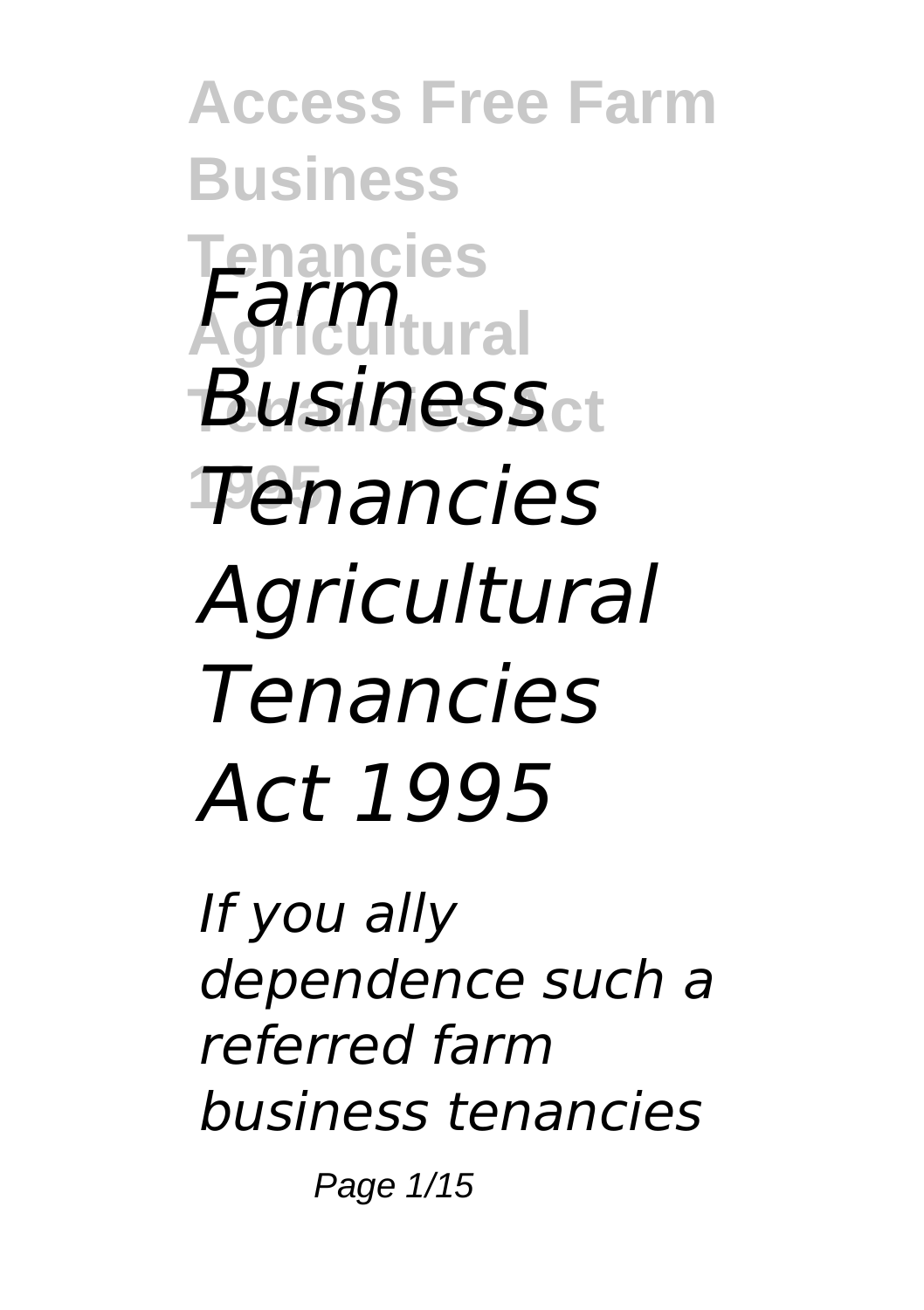**Access Free Farm Business Tenancies** *agricultural* **Agricultural** *tenancies act 1995* **Tenancies Act** *book that will meet* **1995** *the expense of you worth, acquire the certainly best seller from us currently from several preferred authors. If you desire to humorous books, lots of novels, tale, jokes, and more fictions collections* Page 2/15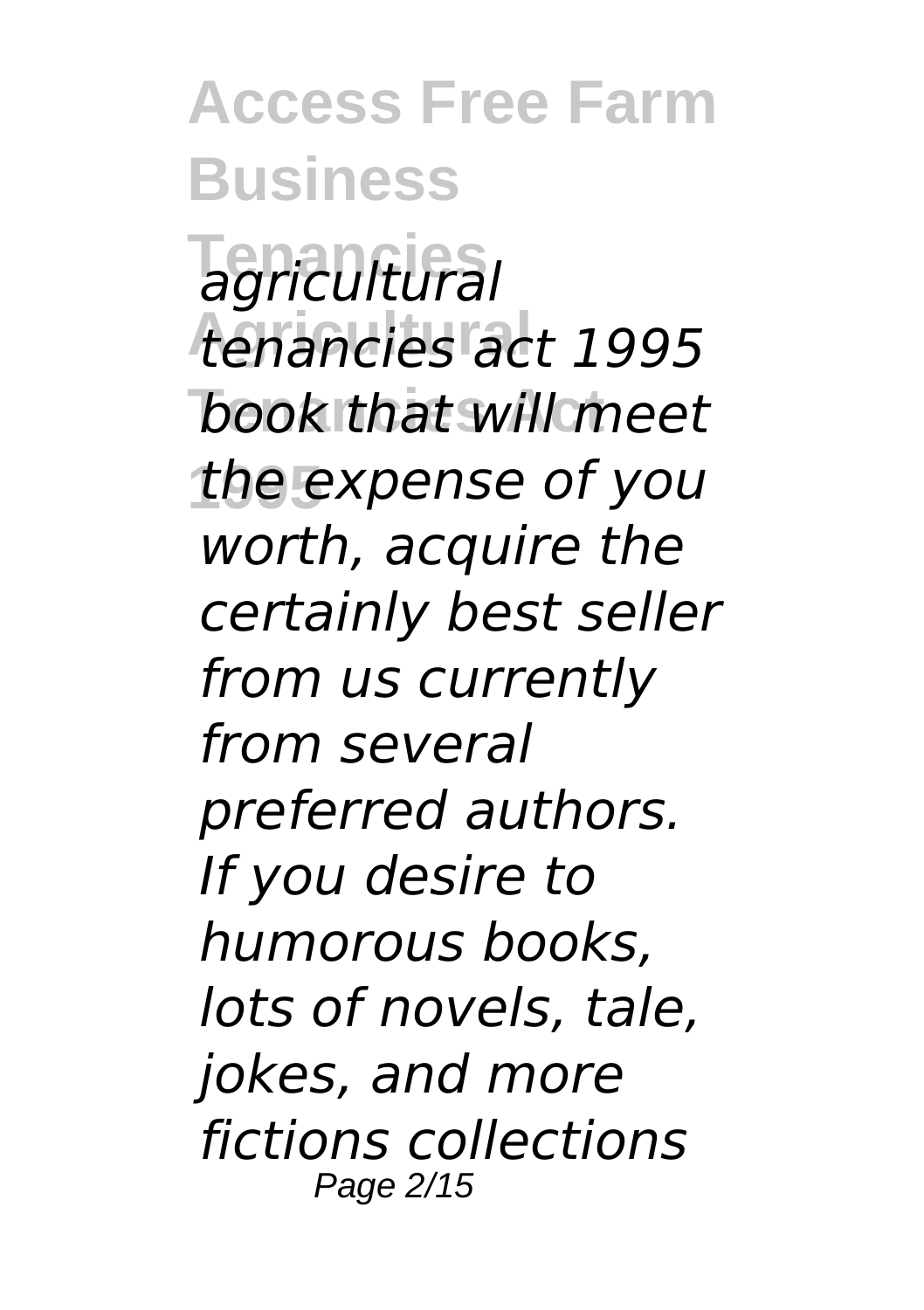**Access Free Farm Business Tenancies** *are then launched,* **Agricultural** *from best seller to*  $one$  of the most **1995** *current released.*

*You may not be perplexed to enjoy every ebook collections farm business tenancies agricultural tenancies act 1995 that we will agreed offer. It is not in* Page 3/15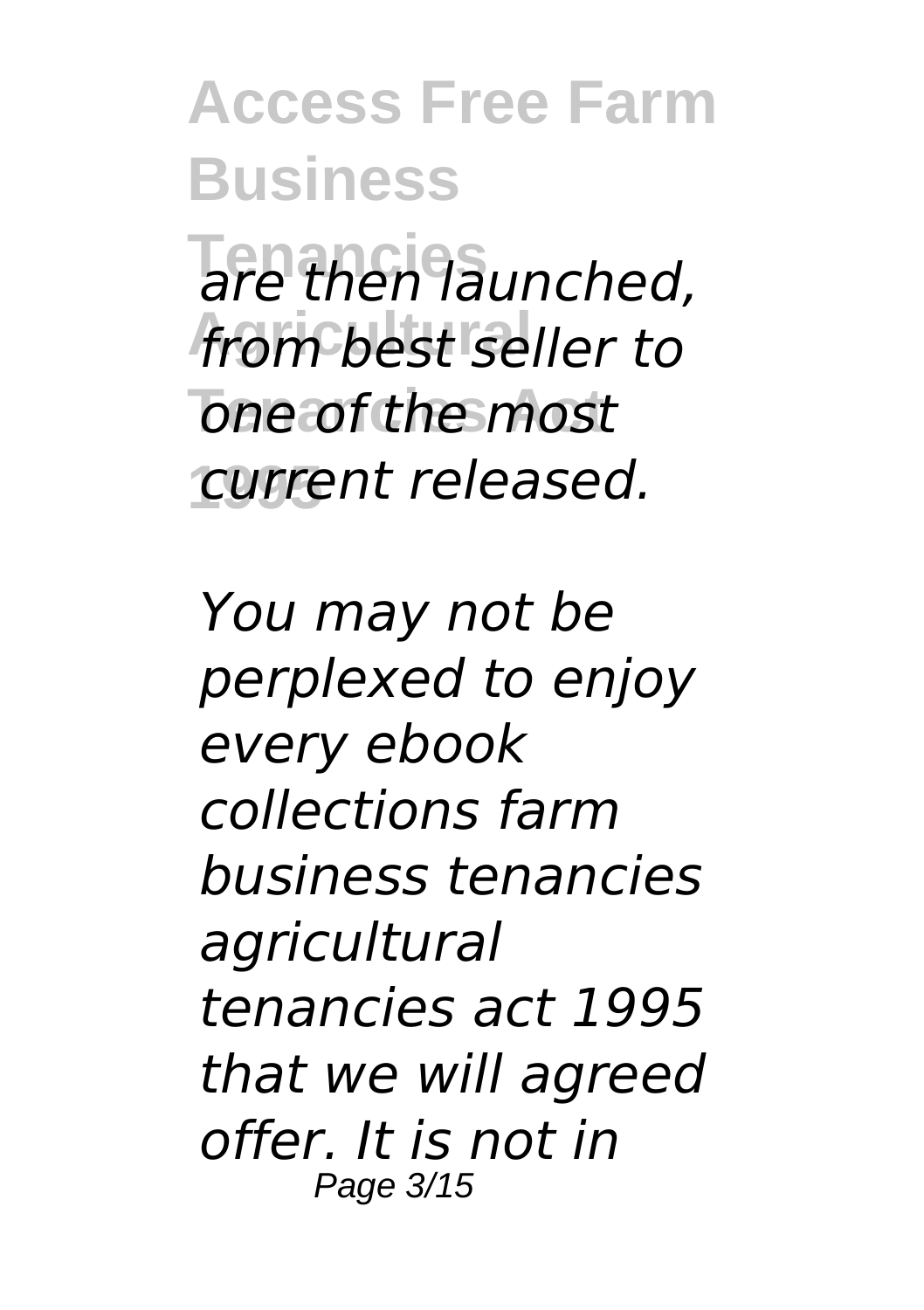**Access Free Farm Business Tenancies** *relation to the* **Agricultural** *costs. It's just* **Tenancies Act** *about what you* **1995** *dependence currently. This farm business tenancies agricultural tenancies act 1995, as one of the most committed sellers here will certainly be in the course of the best options to review.* Page 4/15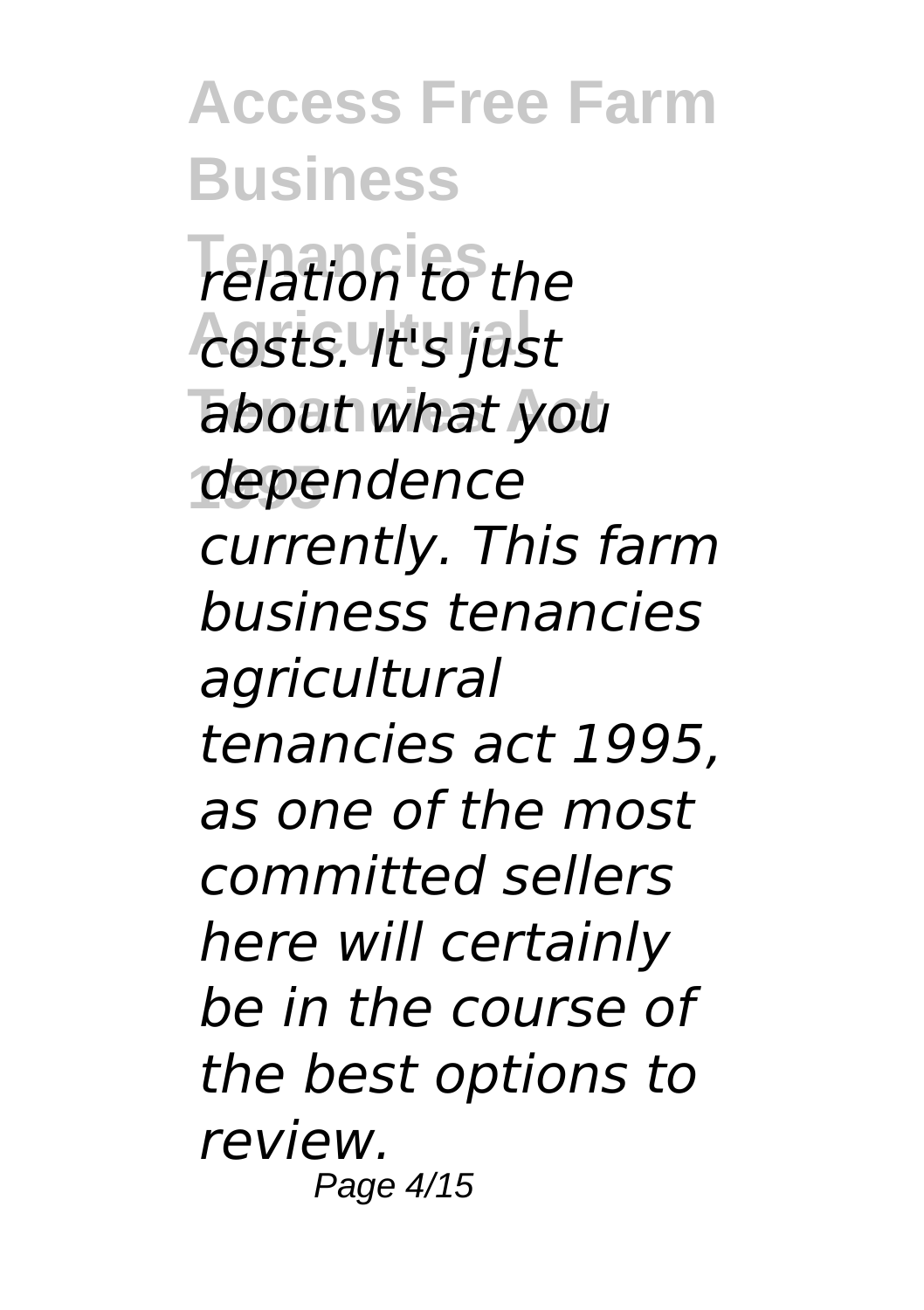**Access Free Farm Business Tenancies**

**Although this Tenancies Act** *program is free,* **1995** *you'll need to be an Amazon Prime member to take advantage of it. If you're not a member you can sign up for a free trial of Amazon Prime or wait until they offer free subscriptions,* Page 5/15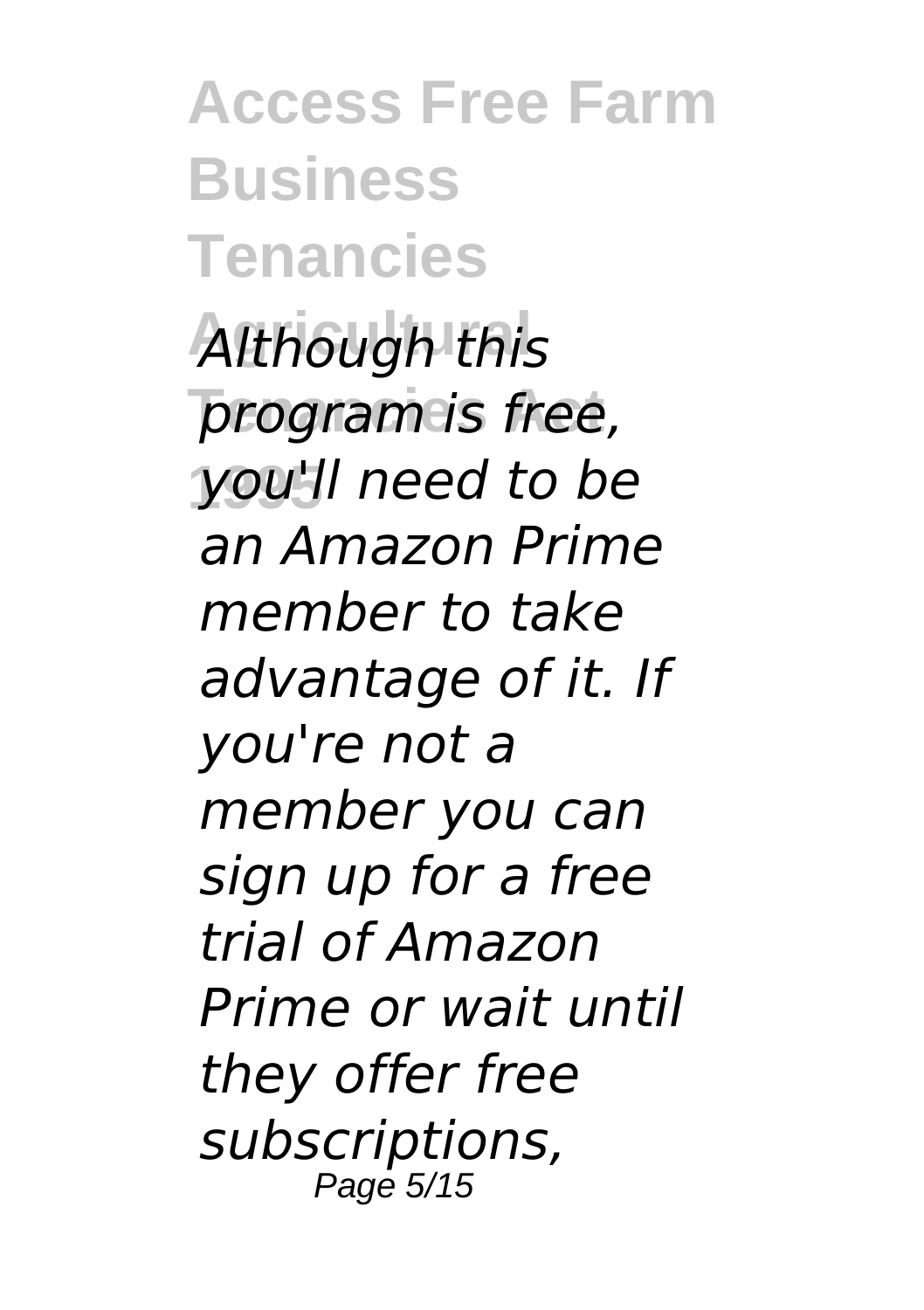**Access Free Farm Business Tenancies** *which they do from* **Agricultural** *time to time for* **Tenancies Act** *special groups of* **1995** *people like moms or students.*

*Agricultural tenancy | NSW Fair Trading Farm landlords are exploiting the upcoming government-*Page 6/15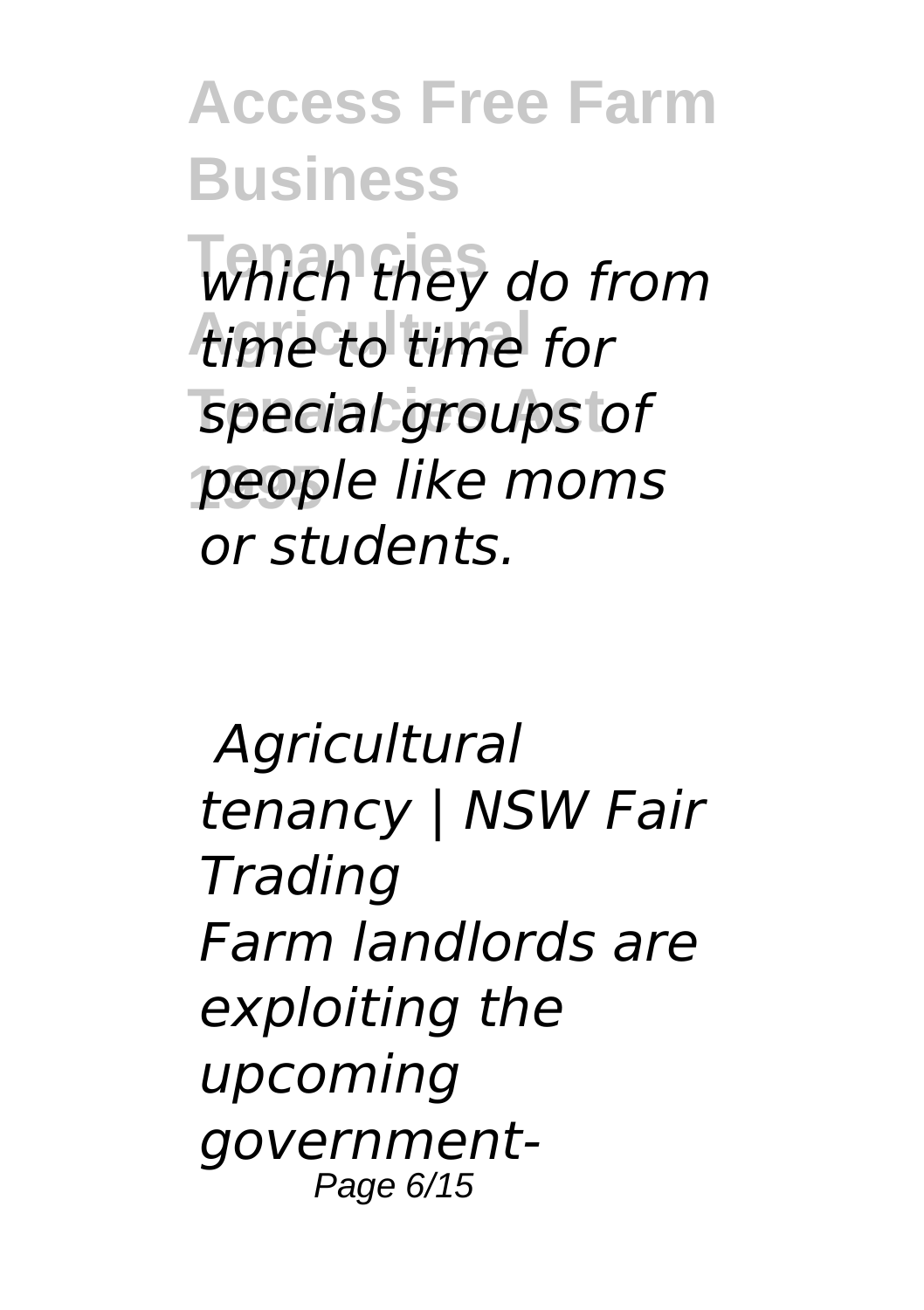**Access Free Farm Business Tenancies** *backed lump-sum* **Agricultural** *exit scheme by* **Tenancies Act** *slashing surrender* **1995** *payment offers to tenants, the Tenant Farmers Association (TFA) has claimed.*

*TFA accuses landlords of exploiting lumpsum scheme ... The Andersons* Page 7/15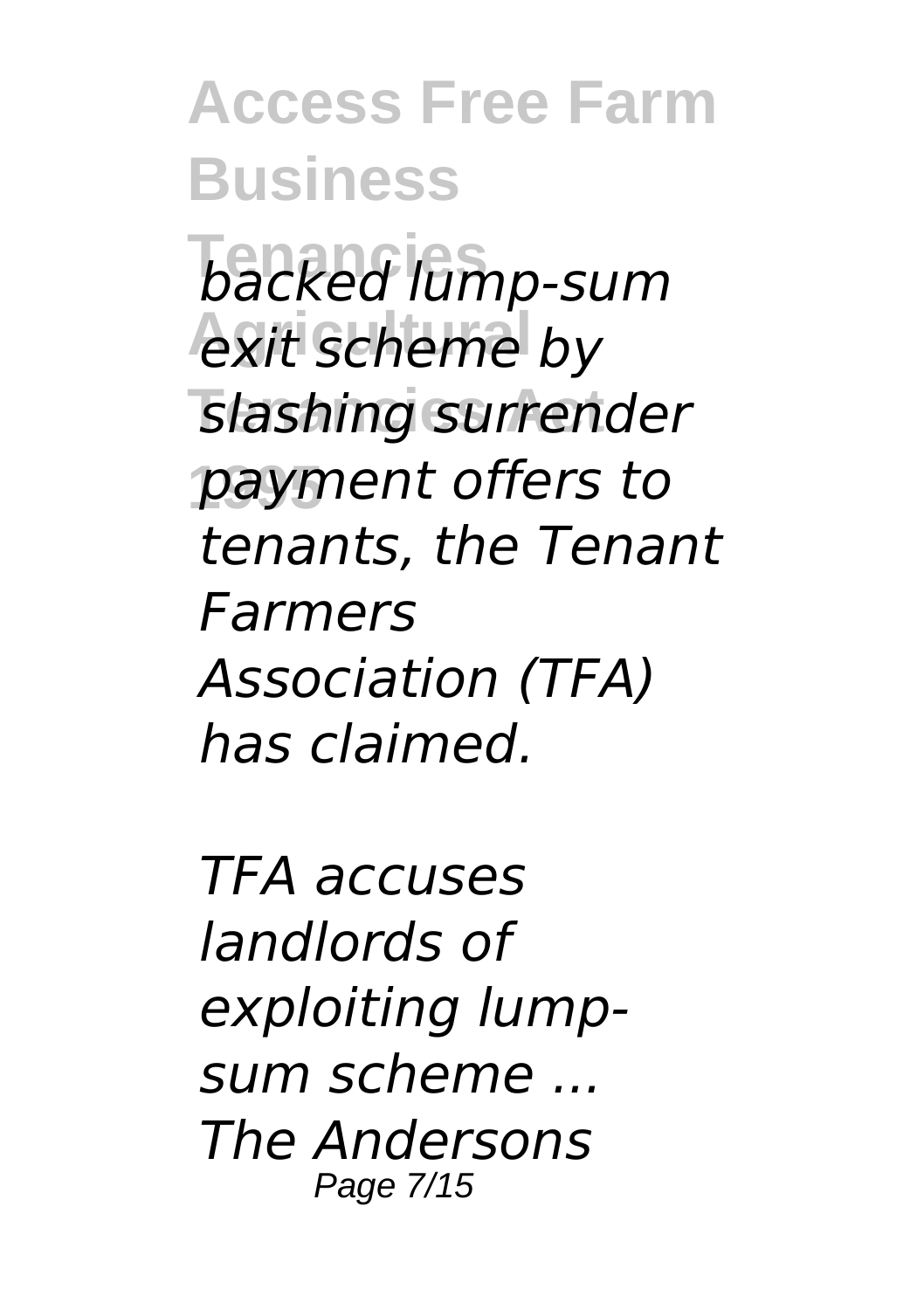**Access Free Farm Business Tenancies** *Centre provides* top qualityal **Tenancies Act** *business advice,* **1995** *research and economic analysis to the agricultural, rural and food sectors across the UK, Ireland and beyond. Our Farm Business Consultancy team operates nationally and each year we* Page 8/15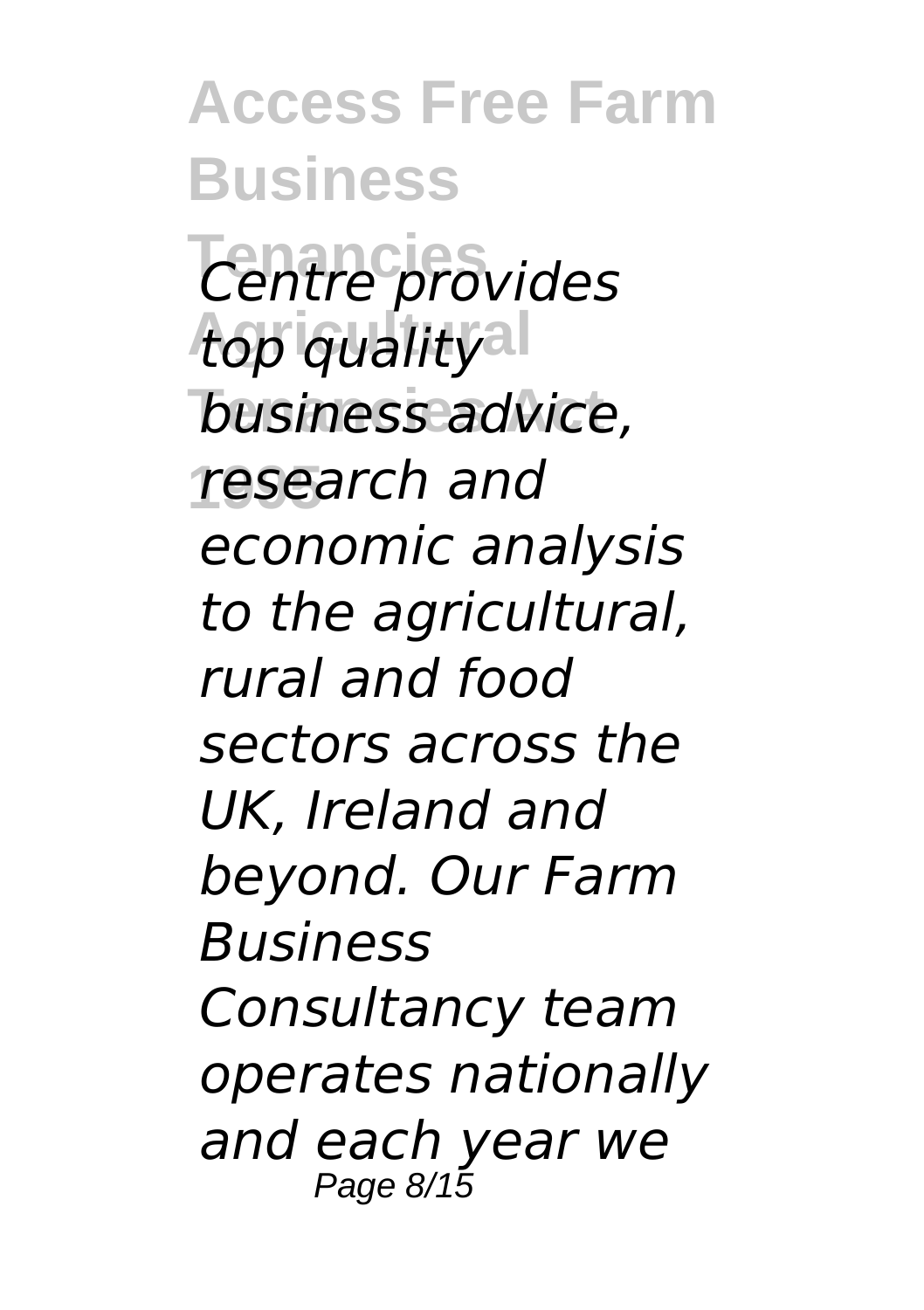**Access Free Farm Business Tenancies** *advise around* **Agricultural** *2,000 UK farmers helping themct* **1995** *maximise profitability and achieve their goals.*

*Farm Business Tenancies Agricultural Tenancies To confuse us all, when an agricultural letting* Page  $9/15$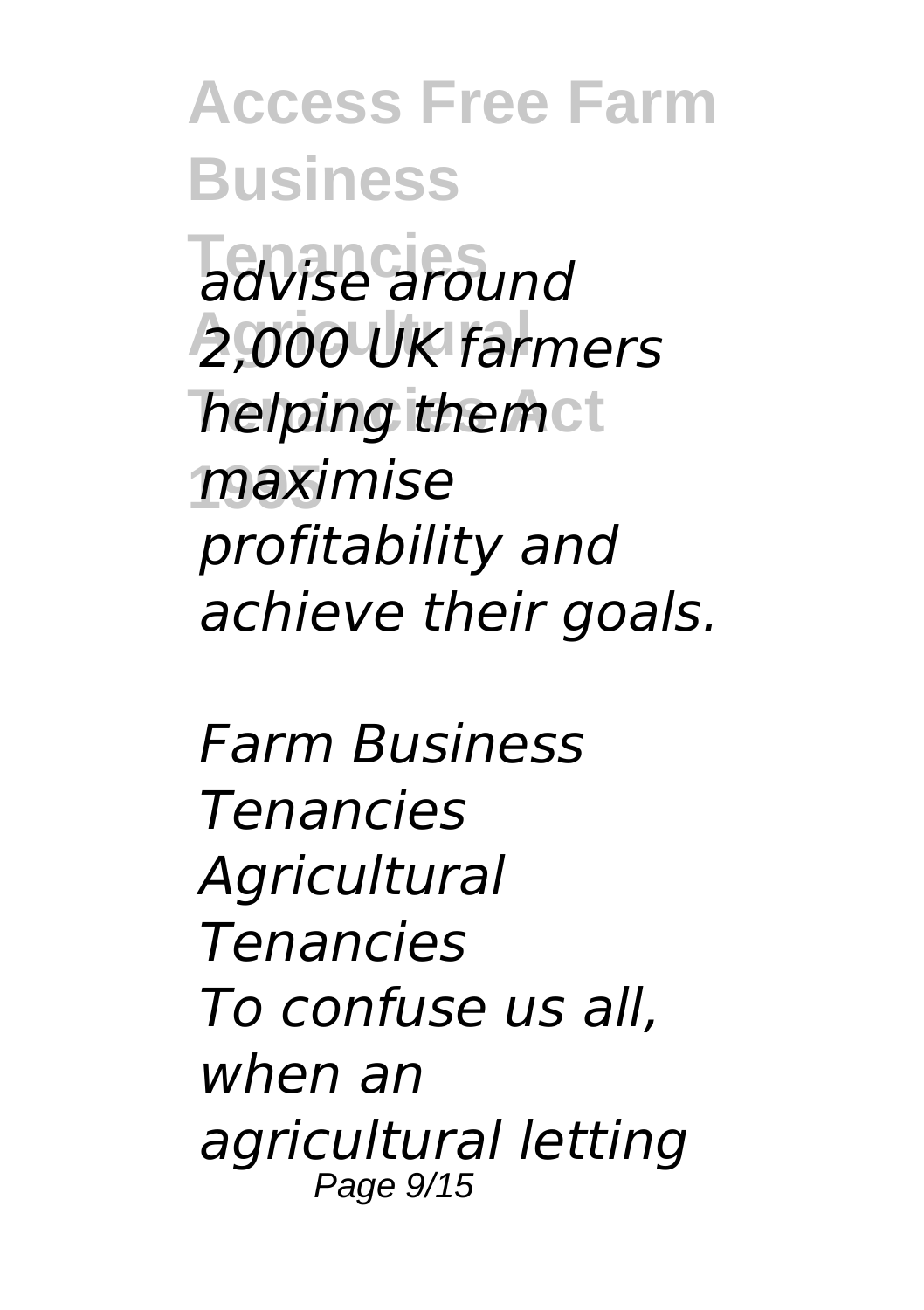**Access Free Farm Business Tenancies** *qualifies under the* **Agricultural** *Agricultural* **Tenancies Act** *Tenancies Act 1995* **1995** *(ATA 1995), the lease is referred to as a "farm business tenancy" (sometimes shortened to "farm tenancy" or "FBT"). It is nonetheless a type of business lease. Other relevant law* Page 10/15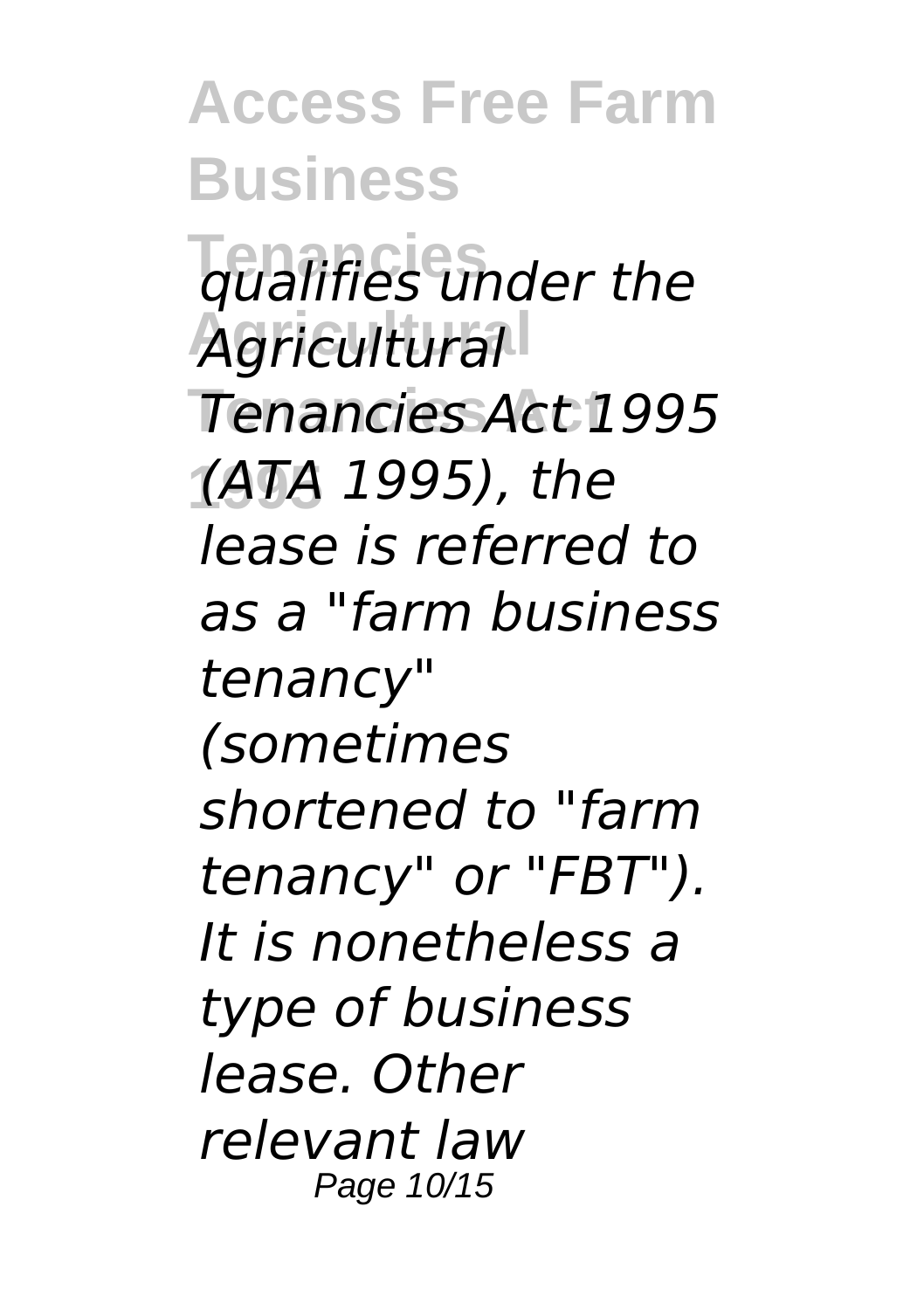**Access Free Farm Business Tenancies** *includes the* **Agricultural** *Agricultural* **Tenancies Act** *Tenancies Order* **1995** *2006. Qualifying conditions*

*Agricultural workers' rights: Agricultural tenancies - GOV.UK Where tenancies end, the land is generally re-let, as seen in 68% of* Page 11/15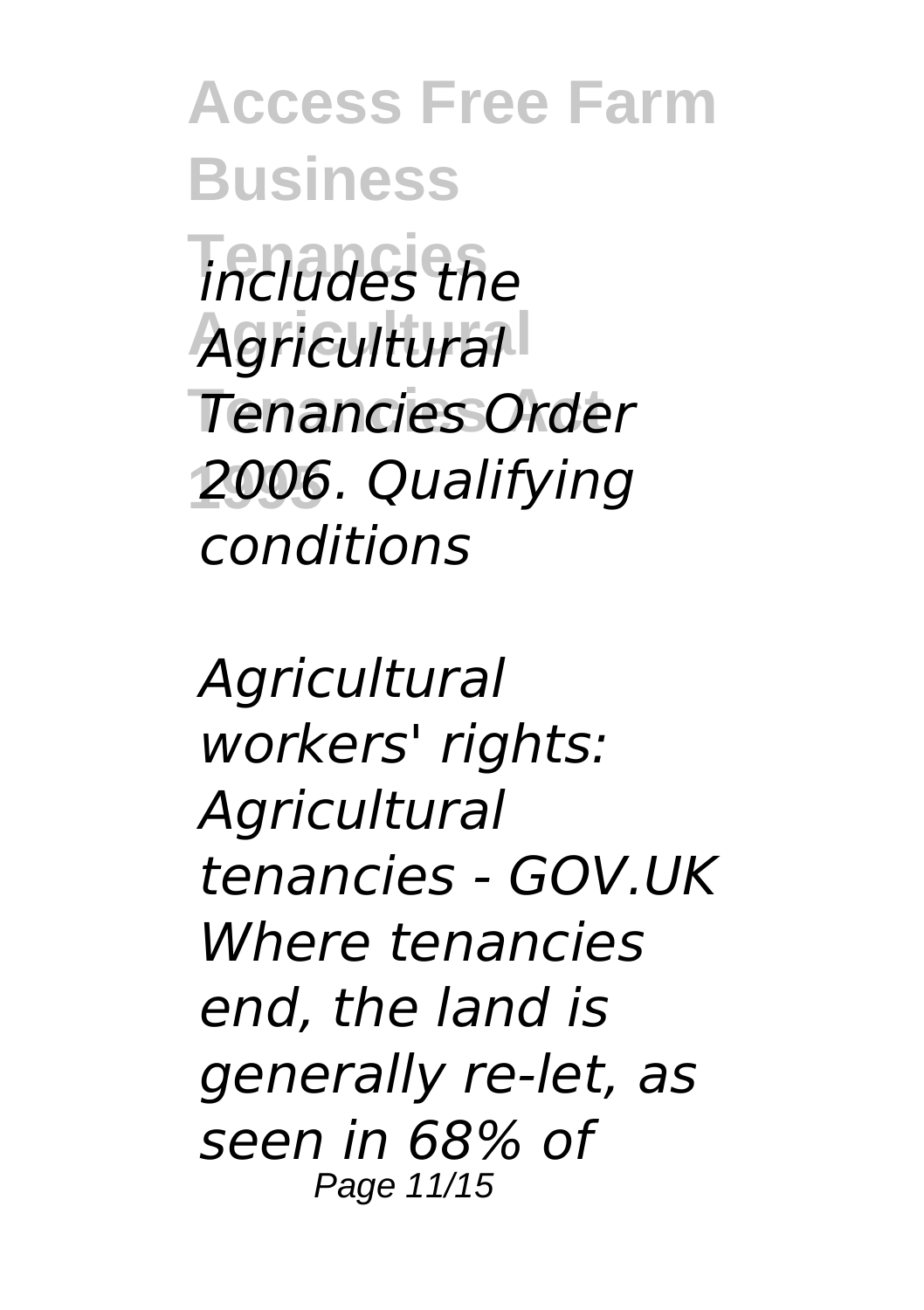**Access Free Farm Business Tenancies** *cases where an* **Agricultural** *Agricultural* **Holdings Act ct 1995** *tenancy ended, and 93% of cases where an FBT ended.*

*Farm Business Tenancies: A Guide - Net Lawman UK Agricultural tenancies If an agricultural worker* Page 12/15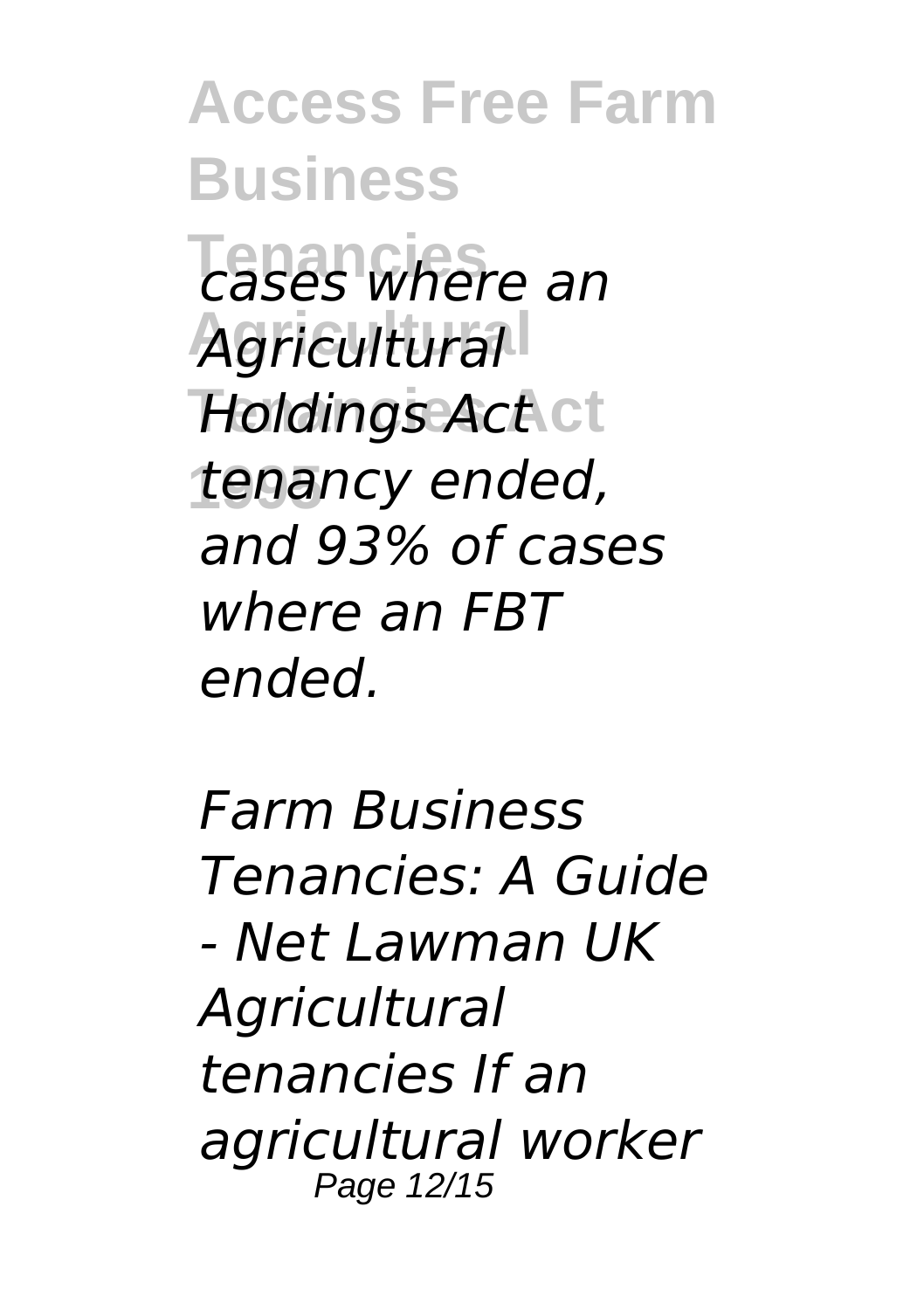**Access Free Farm Business Tenancies** *gets a self-***Agricultural** *contained home as*  $part of their job$ **1995** *they may automatically have an 'assured agricultural occupancy'.*

*Little activity and short agreements persist in ... An agricultural tenancy is any* Page 13/15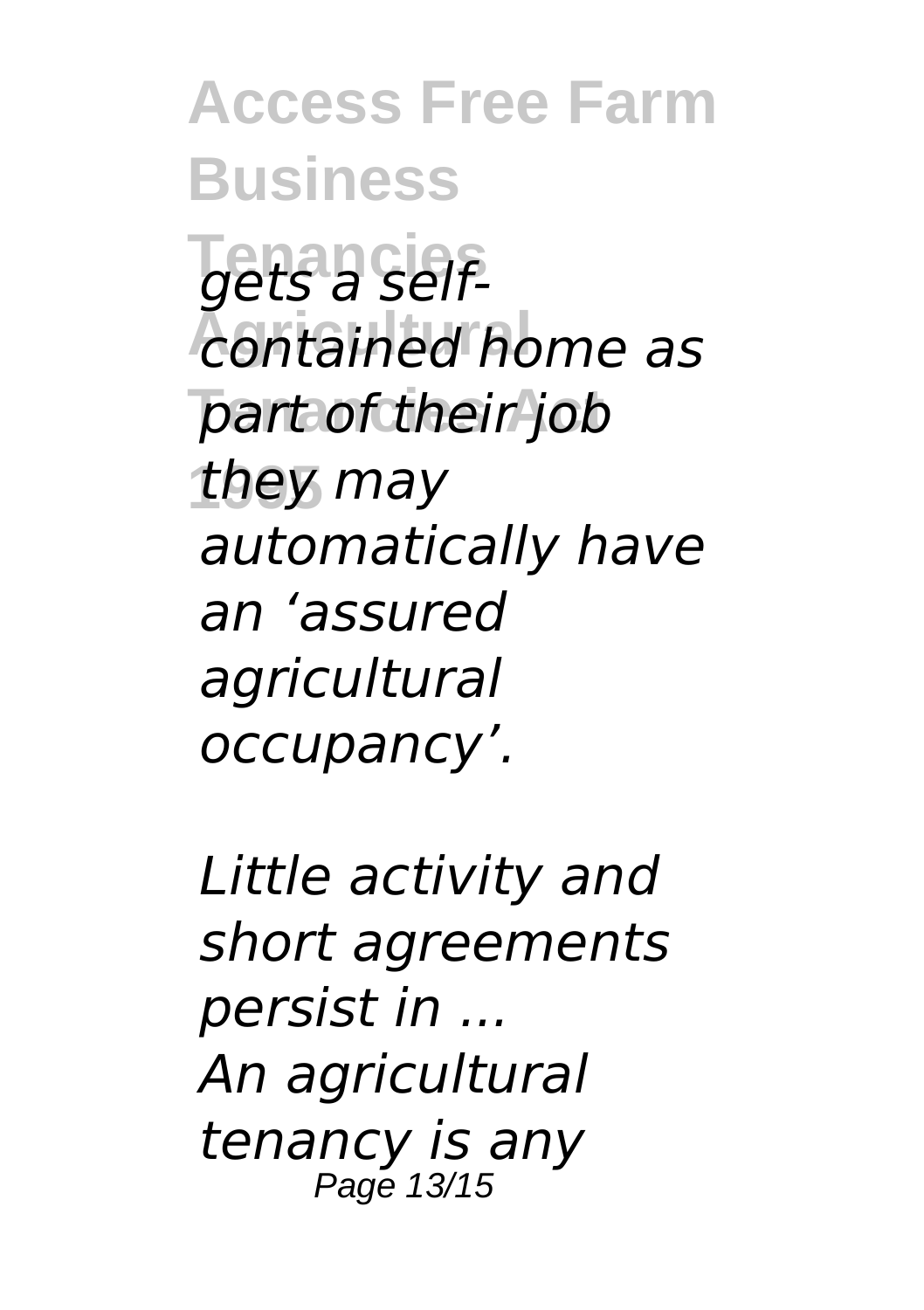**Access Free Farm Business Tenancies** *arrangement that* **Agricultural** *allows a person,*  $$ **1995** *owner, to use a farm for agricultural purposes. In some instances they may also live on the farm. Where the predominant use of a property is for the purpose of agriculture the* Page 14/15